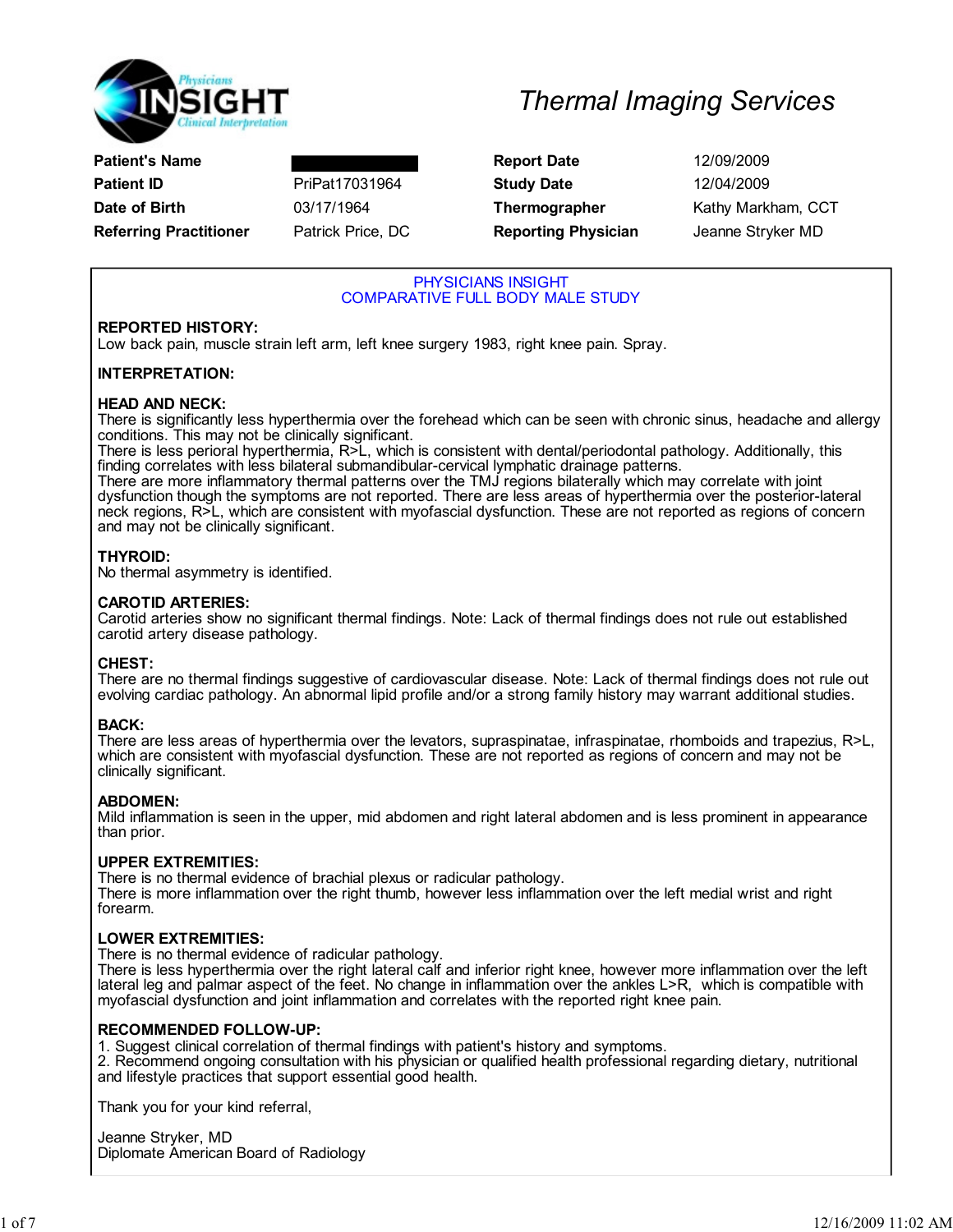Disclaimer: The telemedicine system can fail due to circumstances the provider cannot control- for example, telecommunication interruption, power failure, software and remote equipment failure. The telemedicine system may relay information that is not accurate- for example, colors may be distorted, files may be incomplete. Thermography is an adjunct to mammography and does not replace mammography. A negative thermogram, mammogram and ultrasound do not preclude biopsy based on clinical condition.

## DESCRIPTION OF THE CLINICAL THERMAL IMAGING STUDY

The patient above was examined by digital infrared thermal imaging using a high-resolution thermographic camera specific for clinical applications. Standardized thermography protocols were implemented which are designed to optimize clinical correlation of thermal patterns.

Medical imaging using infrared thermography captures the naturally occurring infrared emissions from the human body. These emissions vary in intensity and distribution over each body region and can be detected as thermal patterns of skin temperature. Advanced digital cameras as used in this study display these patterns as high-resolution color images in which colors represent various temperatures.

The resultant images reflect underlying neurovascular physiology and allow identification of asymmetric, abnormal or suspicious thermal patterns over a specific area or region of interest. Such patterns or changes over time may represent abnormal physiology or function. Thermal analysis of an imaging study allows objective clinical correlation by the physician and contributes to the decision-making process regarding therapy, additional testing and diagnosis.

#### Breast Thermography

Likewise, breast thermography is an adjunctive physiological assessment that is achieved by creating each person's unique baseline pattern via an initial and recommended three month follow-up test to assess thermal stability. Once established, monitoring thermal stability is achieved by comparison to this baseline at any time in the future.

Such monitoring affords detection of even subtle thermal changes that, although not diagnostic, may precede anatomical findings by years and prompt early investigation and prevention. Thereby, breast imaging can be integrated as indicated with diagnostic anatomical tests such as ultrasound and mammography. Close follow-up and clinical correlation of thermal findings by the patient's physician is always recommended.

#### Study Outcome

This study provides adjunctive clinical information and recommendations based solely upon the images and patient information provided, to support the patient's physician in medical evaluation and management.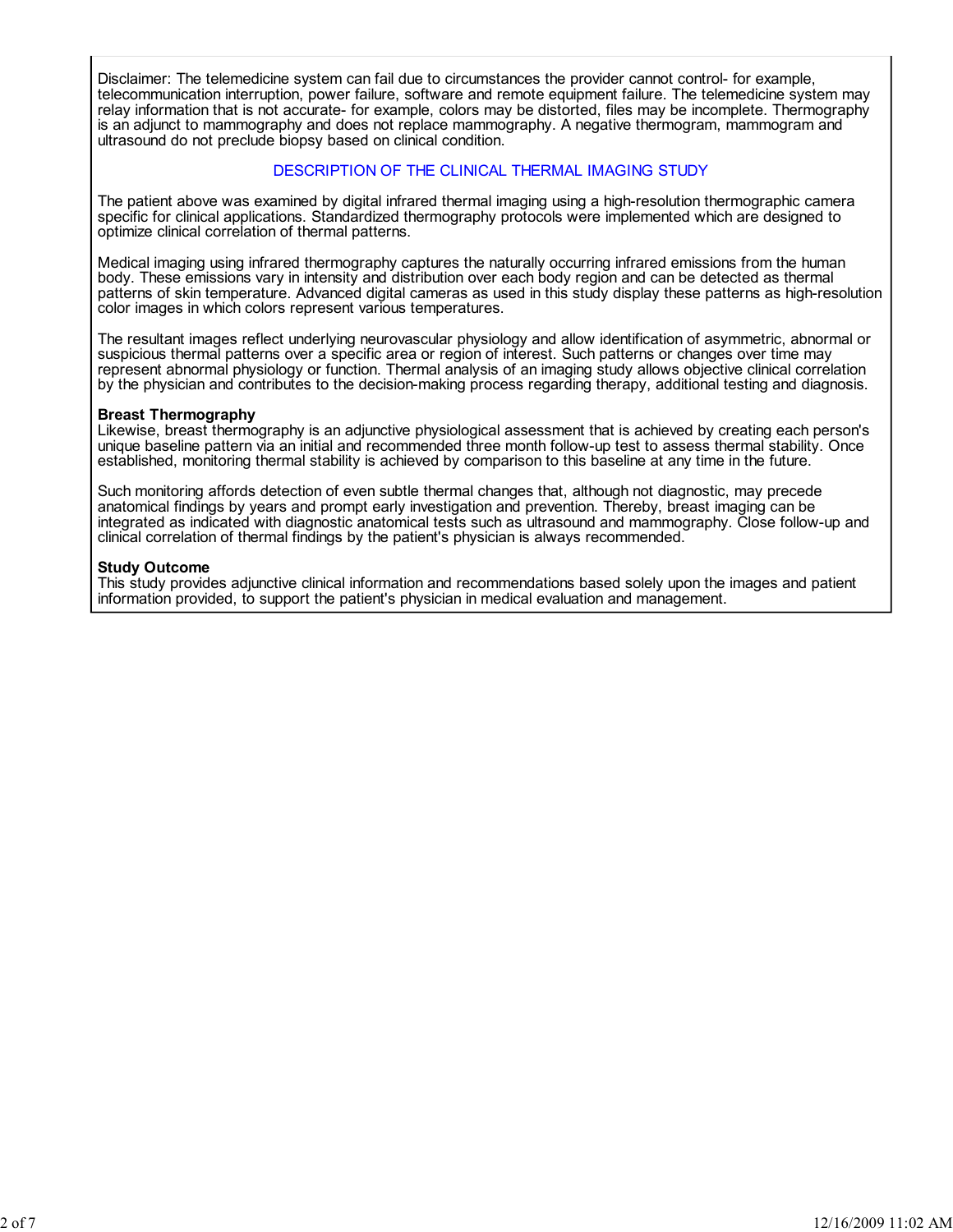

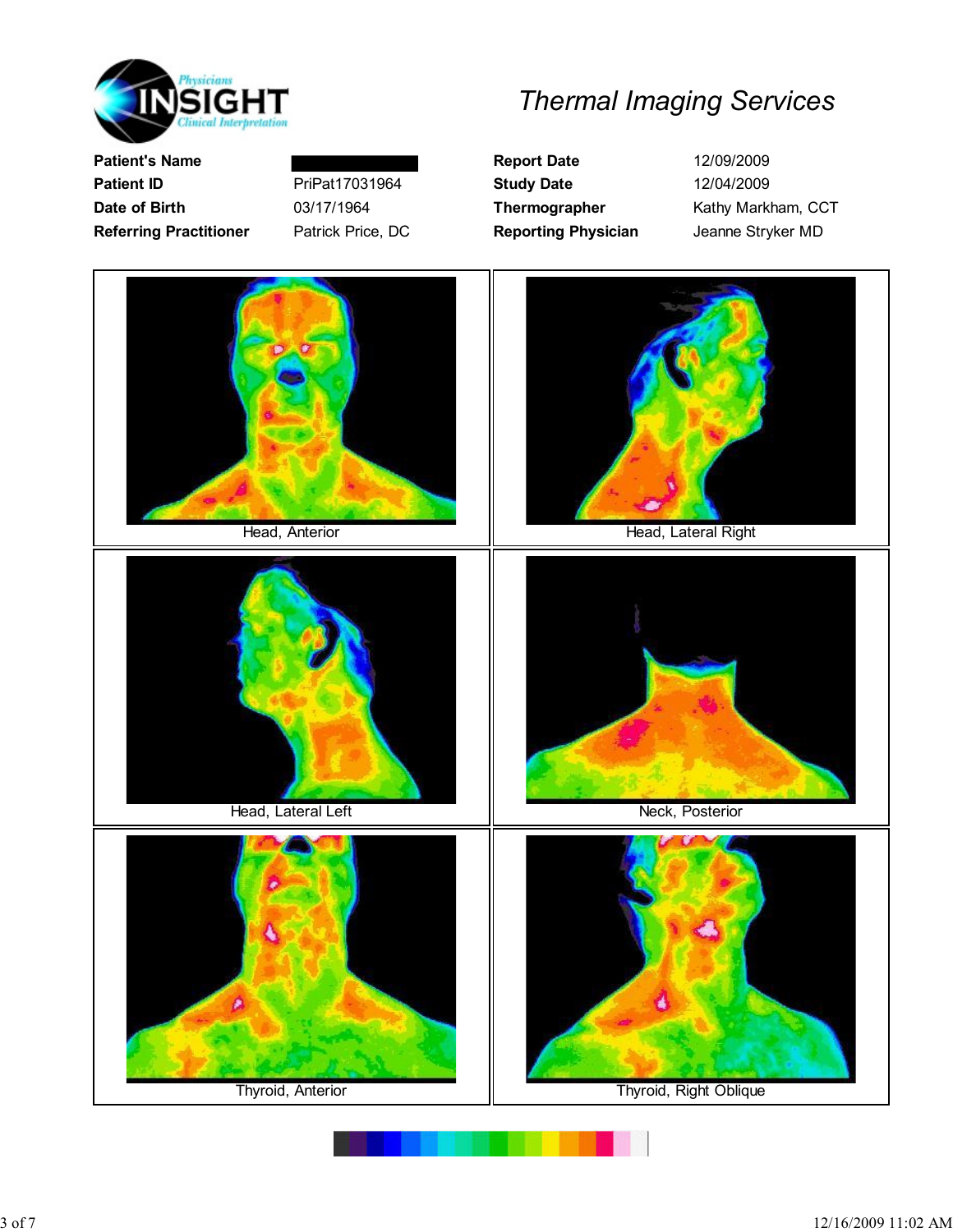

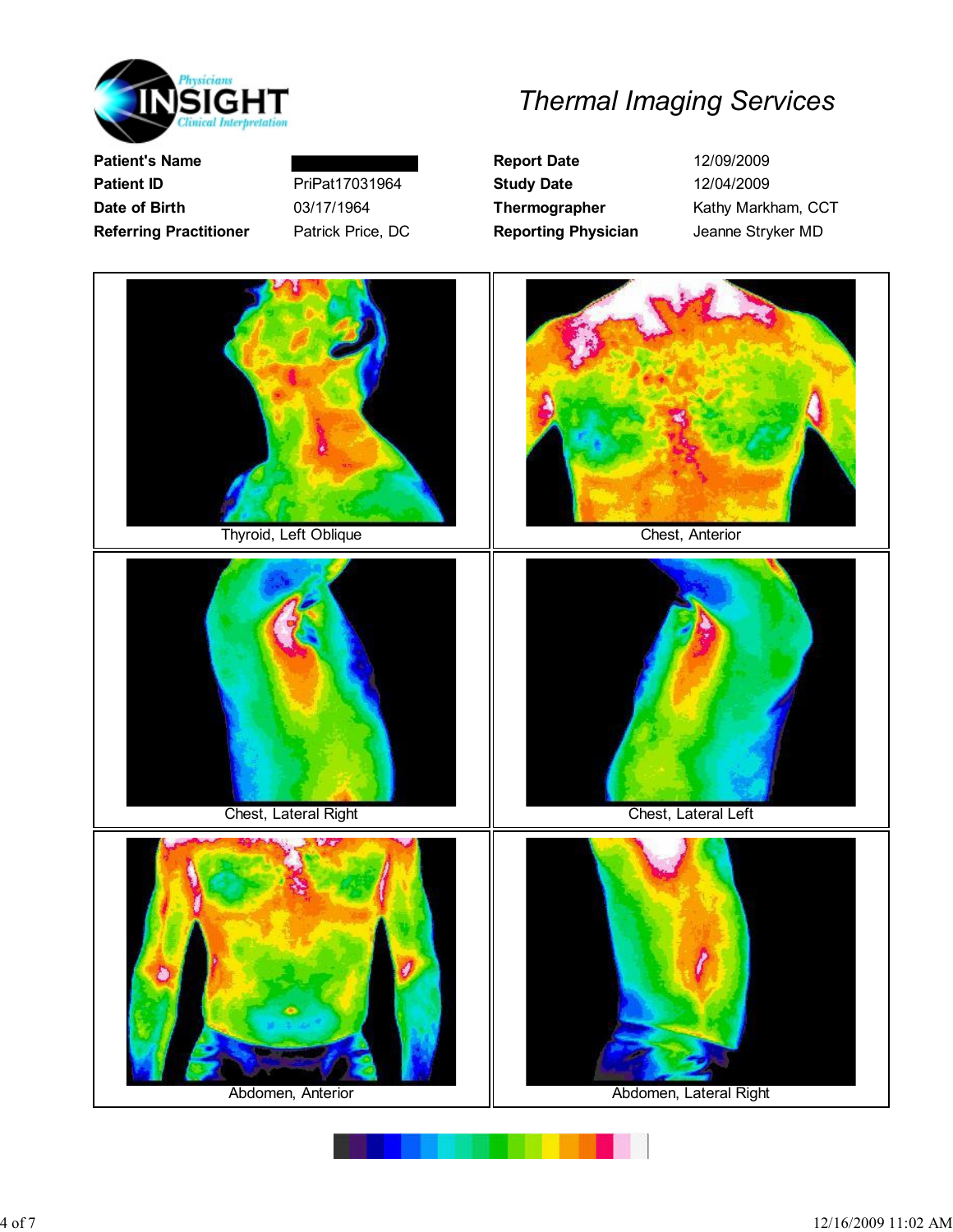

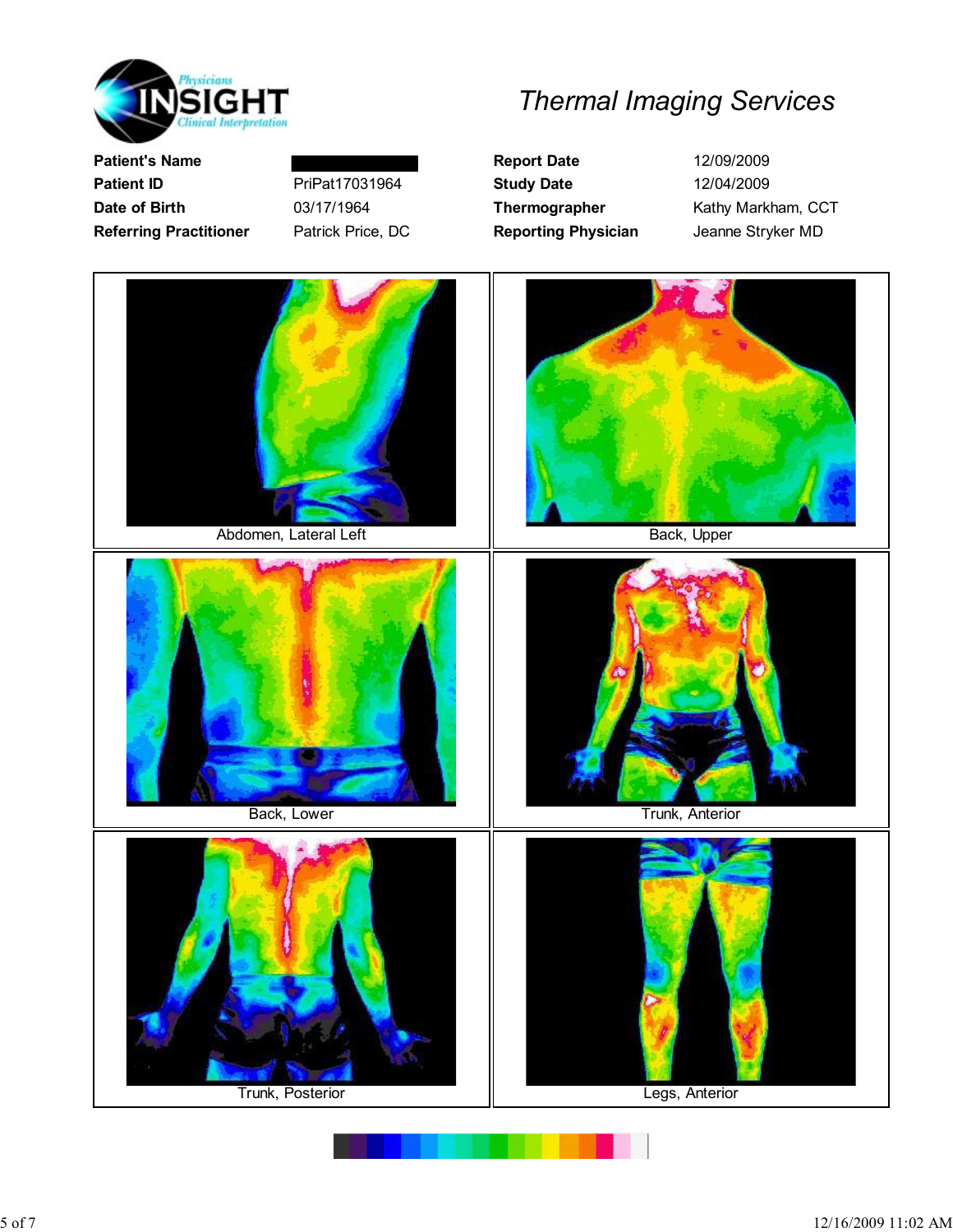